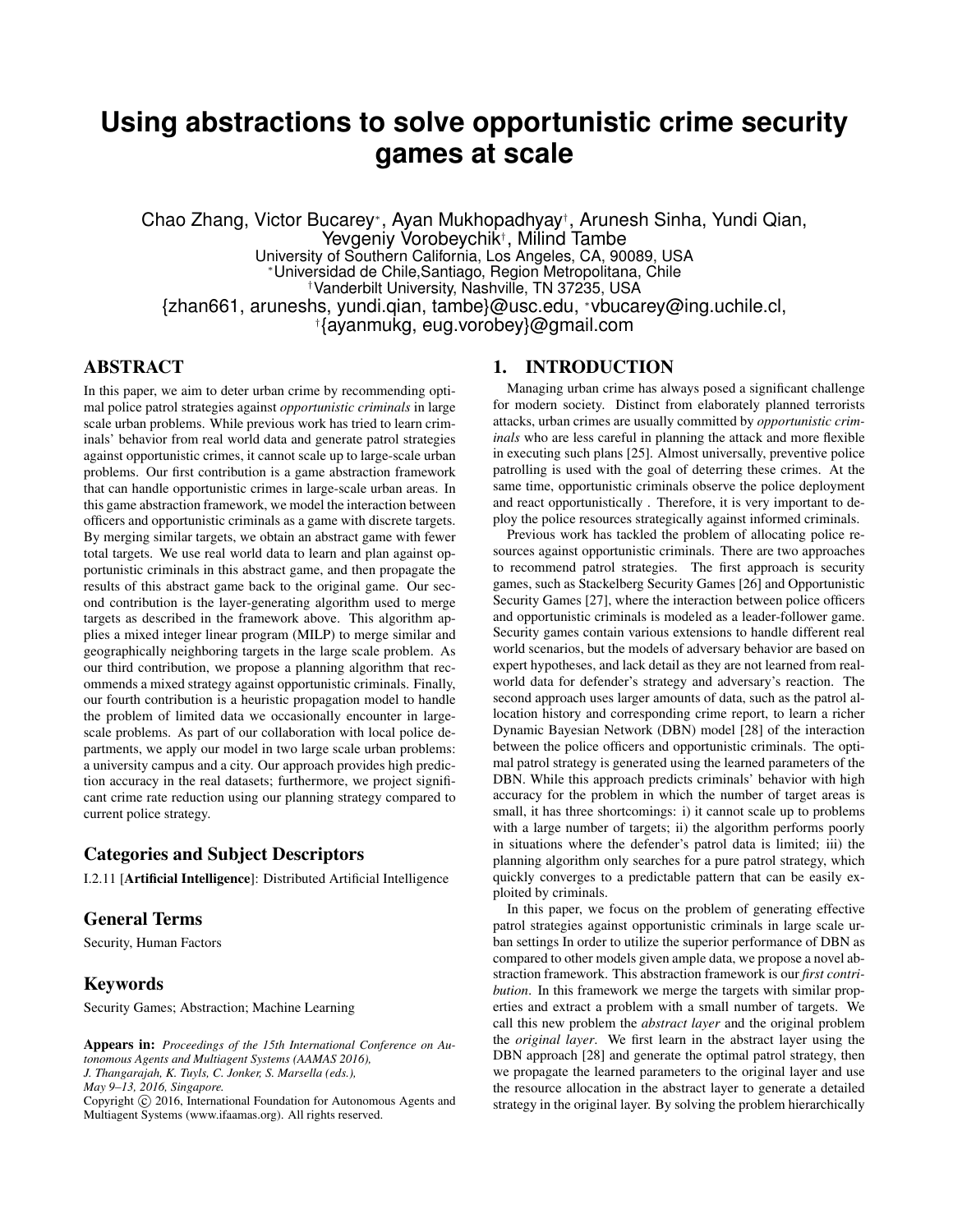through multiple abstractions, we can generate the optimal strategy for the original scenario.

Our *second contribution* is a layer generating algorithm, for which (i) we model it as a districting problem and propose a MILP in order to merge targets in the original problem into geographically compact and contiguous *aggregated targets* keeping the similarity (defined later) within them as homogeneous as possible; (ii) we develop a heuristic to solve this problem in large scale instances; (iii) we propose two approaches to find the optimal aggregated targets. Our *third contribution* is a planning algorithm that generates an optimal mixed strategy against opportunistic criminals. We consider a mixed strategy because (i) it broadens the scope of the defender's strategies; (ii) previous pure strategies depended on the model getting updated periodically; as mentioned earlier, the model usually converged to a single pure strategy that is easy to exploit.

When the defender's patrol data is limited or even missing in the original layer, the learning approach in [28] overfits the data. Therefore, in order to solve this problem, we propose our *fourth contribution* which is a heuristic model to propagate important features from the abstract layer to the original layer. We use models from behavioral game theory, such as Quantal Response, to extract these features. In particular, we first approximate the learned DBN parameters in the abstract layer using behavioral parameters. Then the behavioral parameters are propagated to the original layer.

Finally, we evaluate our abstract game in two scenarios: the University of Southern California (USC) campus [28] and Nashville, TN. We obtain data in USC from [28]. Data in Nashville, TN is obtained as part of the collaboration with the local police department.

# 2. RELATED WORK

There are five threads of research that are related to our problem. The first line of work we compare with is game theoretic models, such as Stackelberg Security Games (SSG) [26], Opportunistic Security Games (OSG) [27], Patrolling security games (PSG) [5] and Pursuit Evasion Games (PEG) [17]. The interaction between police and criminals is modeled as a Security Game. While SSG is successfully applied in security domains to generate randomized patrol strategies., e.g., in counter-terrorism and fare evasion checks on trains [18], it *assumes* that attackers are perfectly rational. A lot of recent research has focused on attackers with bounded rationality. An example of such work is Opportunistic Security Games (OSG) [27]. In OSGs, attackers are opportunistic criminals who are boundedly rational in planning the attacks but more flexible in executing the plan. An optimal patrol strategy against such opportunistic adversaries is generated in OSGs. Recent work in leaderfollower games, PSG, also has made progress in generating patrol strategies against adversaries in arbitrary topology [4]. Different types of adversaries in this game are considered in [6] while different security resources are considered in [3]. Another example of a game theoretic model is PEG, which models a pursuer attempting to catch an evader [17]. In PEG, the evader is trying to avoid capture and the pursuer is trying to capture the evader. However, as stated before, the adversary models in these games are hypothesized based on expert input and not detailed models — detailed in locations and time — learned from large amounts of real-world data that leads to the scale-up challenges addressed in our work.

The second area of work we compare with is data mining and machine learning in the criminology domain. Recent research uses real world crime data to analyze criminal behavior and recommend patrol strategies for police. In [10], the author summarizes the general framework in this domain. In [21], crime detection and crime pattern clustering is achieved through data mining; in [12], machine

learning is used for criminal career analysis. However, in this area of research, only crime data is considered. It does not explicitly model and learn the interaction between police and these criminals from real world data; and nor does this work focus on planning police mixed strategies.

The third area of work we compare with is machine learning in game theory. In [28], the interaction between a criminal and the defender is modeled as a Dynamic Bayesian Network (DBN). Crime and patrol data are used to learn such interaction in this DBN and the defender's optimal strategy is generated. Unfortunately, this approach only works in small scale problems. When the number of targets increases, the time complexity and the number of unknown variables increase dramatically; we show in Section 6, that this approach fails to run when the number of targets increases beyond 20. In [8], the payoffs of attackers in SSGs are learned from their responses against the defender's strategy. However, in this approach, the goal is to show defender strategies that enable fast learning of the adversary's payoff instead of learning these models from existing detailed data of defender-adversary interactions. Another example of such work is Green Security Games (GSG)[13, 22], where poaching data may be used to learn a model of poachers' boundedly rational decision making; as noted in our earlier paper[28], our work complements theirs, and applying abstraction hierarchies introduced in this paper in GSGs remains an interesting issue for future work.

The last thread of recent research we compare with is the abstract game that is widely used in large incomplete information games such as Texas Hold'em [14, 16]. There are a number of different approaches including both lossless abstractions [15] and lossy abstractions [23]. In [11] and [1], sub-games are generated to calculate the Nash equilibrium in a normal form games. Abstractions have also been brought into security games. In [2], abstraction is used to design scalable algorithms in PSGs. However, these works focus on clustering similar actions, strategies or states to formulate a simpler game. In our situation, we are physically merging the similar targets to generate simpler games. The criteria of merging targets is different from that of merging actions, strategies or states. Our differing criteria and approach for merging targets, different means of propagating results of our abstractions, and our learning from real-world crime data set our work apart from this work.

### 3. PROBLEM STATEMENT

| <b>TARGET</b>  | Case           | <b>Type</b>     | Date     | Time  | <b>TARGET</b>  |                | Officer Info |
|----------------|----------------|-----------------|----------|-------|----------------|----------------|--------------|
| T <sub>2</sub> | C1             | <b>Theft</b>    | 4/3/2012 | 8:00  | T1             | P <sub>1</sub> | Mike         |
| T <sub>9</sub> | C <sub>2</sub> | <b>Traffic</b>  | 4/3/2012 | 9:30  | T <sub>2</sub> | P <sub>2</sub> | Peter        |
| T3             | C <sub>3</sub> | Property        | 4/3/2012 | 12:00 | T <sub>3</sub> | P <sub>3</sub> | William      |
| T <sub>5</sub> | C <sub>4</sub> | Theft           | 4/3/2012 | 13:13 | T <sub>4</sub> | P <sub>4</sub> | Ben          |
| T <sub>6</sub> | C <sub>5</sub> | Service         | 4/3/2012 | 15:32 | <b>T5</b>      | P <sub>5</sub> | Jack         |
| Т1             | C6             | <b>Domestic</b> | 4/3/2012 | 17:00 | T <sub>6</sub> | <b>P6</b>      | Lucy         |

#### Figure 1: Sample Crime Report Figure 2: Sample Schedule

In this paper, we focus on limiting opportunistic crimes in large scale urban areas. Such large scale areas are usually divided into  $N$  targets by the defenders. At the same time, defenders divide the time into patrol shifts.  $T$  denotes the total number of shifts. At the beginning of each patrol shift, the defender assigns each available patrol officer to a target and the officer patrols this target in this shift. The criminals observe the defender's allocation and seek crime opportunities by deciding the target to visit. In order to learn the criminal's opportunistic reaction to the defender's allocation, two categories of data are required for  $T$  shifts. The first is about crime activity which contain crime details. Figure 1 shows a snapshot of this kind of data in a campus region. In this paper, we only consider the time and location information of crimes, ig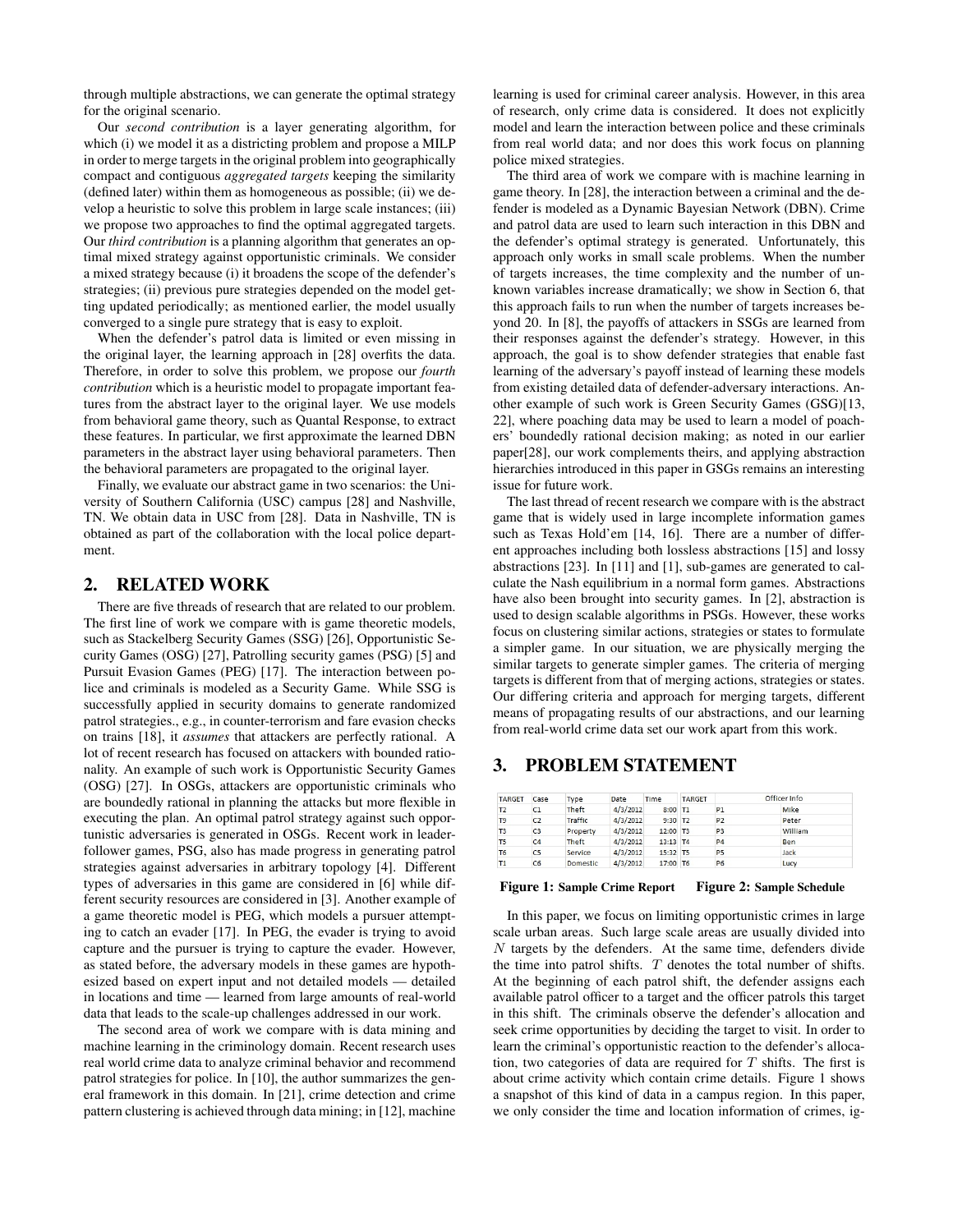noring the difference among different types of crimes. Therefore, we can summarize the crime report into a table like Table 1. In this table, columns represents the index of each target while rows represents total number of shifts, 1...T. Each element in the table represents the number of crimes at the corresponding target in that shift.  $N \times T$  data points are recorded in the table.

| Shift |  |  |  |
|-------|--|--|--|
|       |  |  |  |
|       |  |  |  |
|       |  |  |  |

The second category is the patrol allocation schedule at these shifts. The snapshot of such data is shown in Figure 2. We ignore the individual difference between officers and assume that the officers are homogeneous and have the same effect

Table 1: Crime data

on criminals' behavior. Therefore, only the number of officers at each target and shift affects criminals' behavior and we can summarize the patrol data in the similar manner as crime reports, which is shown in Table 2.

| Shift |  |  |  |
|-------|--|--|--|
|       |  |  |  |
|       |  |  |  |
|       |  |  |  |

Given the available data for crime and patrol officers, our goal is to recommend efficient patrol strategies to prevent opportunistic crimes in problems with a large number of targets. To begin with, we learn criminals' behavior from data and ap-

Table 2: Patrol data

ply the abstract game framework to hierarchically learn the criminal's behavior. Next, we propose a planning algorithm that generates the mixed strategy that optimizes the defender's utility against the learned behavior of criminals.

### 4. ABSTRACT GAME

Even though previous approaches [28] deal with opportunistic crimes, they cannot directly be applied to large scale problems. There are two reasons. First, over-fitting is inevitable in the learning process of large scale problems. The number of unknown variables in the learning process is  $O(N^2)$  while the number of data points is  $O(N \times T)$  [28]. When N increases, the number of variables gets close to the number of data points and causes over-fitting. The second reason is the runtime. The complexity of previous approaches is at least  $O(N^{C+1}T)$  where C is the largest value that any variable in the model of [28] can take and it grows quickly with N. In fact, our experiments shows that the algorithm does not converge in one day even with  $N = 25$ . Therefore, we propose the abstract game framework to deal with opportunistic crimes in large scale urban areas.



Figure 3: Game Abstraction

The idea of abstracting the most essential properties of a complex real problem to form a simple approximate problem has been widely used in the poker game domain [14]. Using such an abstraction the problem can be solved hierarchically and a useful approximation of an optimal strategy for the real problem is provided. In this paper, we use the concept of abstraction to transform the large scale urban area problem into a smaller abstract problem and solve it hierarchically. Figure 3 illustrates the four steps in our game abstraction framework. First, we need to generate the *abstract layer* from the *original layer* (Section 4.1). Targets

that have similar properties are merged together into *aggregated targets*. The set of aggregated targets is called the *abstract layer* while the set of original targets is called the *original layer*. Currently we only consider two layers: the original layer and the abstract layer. If the problem in the abstract layer is still too large to solve, we need to do further abstraction, which we will discuss in Section 4.5. After we obtain the abstract layer, the second step is to learn the criminal's behavior and generate an optimal patrol strategy in the abstract layer (Section 4.2). The third step is to propagate information, such as criminal behavior features, from the abstract layer to the original layer (Section 4.3). Finally, we use the information from the abstract layer and data in the original layer to learn the criminal's behavior and generate an optimal patrol strategy in the original layer (Section 4.4).

### 4.1 Layer Generating Algorithm

We model the layer generation as a Districting Problem [19, 9]. The districting problem is the well known problem of dividing a geographical region into balanced subregions with the notion of balance differing for different applications. For example, police districting problems focus on workload equality [9]. Our layer generation is a districting problem that group targets in the original layer into *aggregated targets* in the abstract layer. However, distinct from the classic Districting problem where the resources are balanced among different *aggregated targets*, in our problem, we try to maximize the similarity of the targets inside the same *aggregated target*. We do so by modeling the similarity of targets within each aggregated target and use this similarity measure as one of the criteria in the optimization formulation of our problem.

When generating the aggregated targets, there are three principles to follow. First, the aggregated targets should follow the geometric constraints in the districting problem such as contiguity, compactness and environmental constraints. Contiguity means that every target is geographically connected; compactness means that all targets in an aggregated target should be close together; and environmental constraints are the constraints for defender's patrol convenience. For example, if two neighboring targets are divided by a highway, they should not be merged together. Second, the dissimilarity within the aggregated targets should be minimized. We consider two properties of target  $i$ , the number of crimes per shift with the defender's presence  $c_1^i$  and the number without the defender's presence  $c_0^i$ . For target i and target j, we define the Dissimilarity distance function as  $Dis_{ij} = |c_1^i - c_1^j| + |c_0^i - c_0^j|$ .

Third, the algorithm should consider the scalability constraint for learning algorithm. Let  $N$  denote the number of targets in the original layer and  $n$  denote the largest scale of problem that the learning and planning algorithms can scale up to. Then there can be no more than n targets inside each *aggregated target* and no more than n *aggregated targets* in the abstract layer. Therefore,  $N \leq n^2$  in the original layer. When  $N > n^2$ , we need multiple layer abstraction that will be introduced later. As we prove next in Lemma 1, the more the aggregated targets are in the abstract layer, the less information is lost during the abstraction. Hence, we would want to have as many targets as possible in the abstract layer. Thus, we set  $n$  aggregated targets in the abstract layer.

Let  $I = \{1, \ldots, N\}$  be a set of targets in the original layer. A partition of size K of this set I is a collection of sets  $\{I_k\}_{k=1}^K$ such that  $I_k \neq \emptyset$  for all  $k \in \{1, ..., K\}$ ,  $I_k \cap I_l = \emptyset$  for all  $k, l \in \{1, ..., K\}, k \neq l$  and  $\bigcup_{k=1}^{K} I_k = I$ .  $\{I_k\}_{k=1}^{K}$  is the set of the aggregated targets in the abstract layer. Let  $\mathcal{P}_K(I)$  denote the set of all partitions of I of size K. Given  $I_k \subset I$  we define its inner Dissimilarity as  $Dis(I_k) = \sum_{i,j \in I_k} Dis_{ij} =$  $\sum_{i,j\in I_k} |c_1^i-c_1^j|+|c_0^i-c_0^j|$ . Also we define its Inertia as  $In(I_k)=$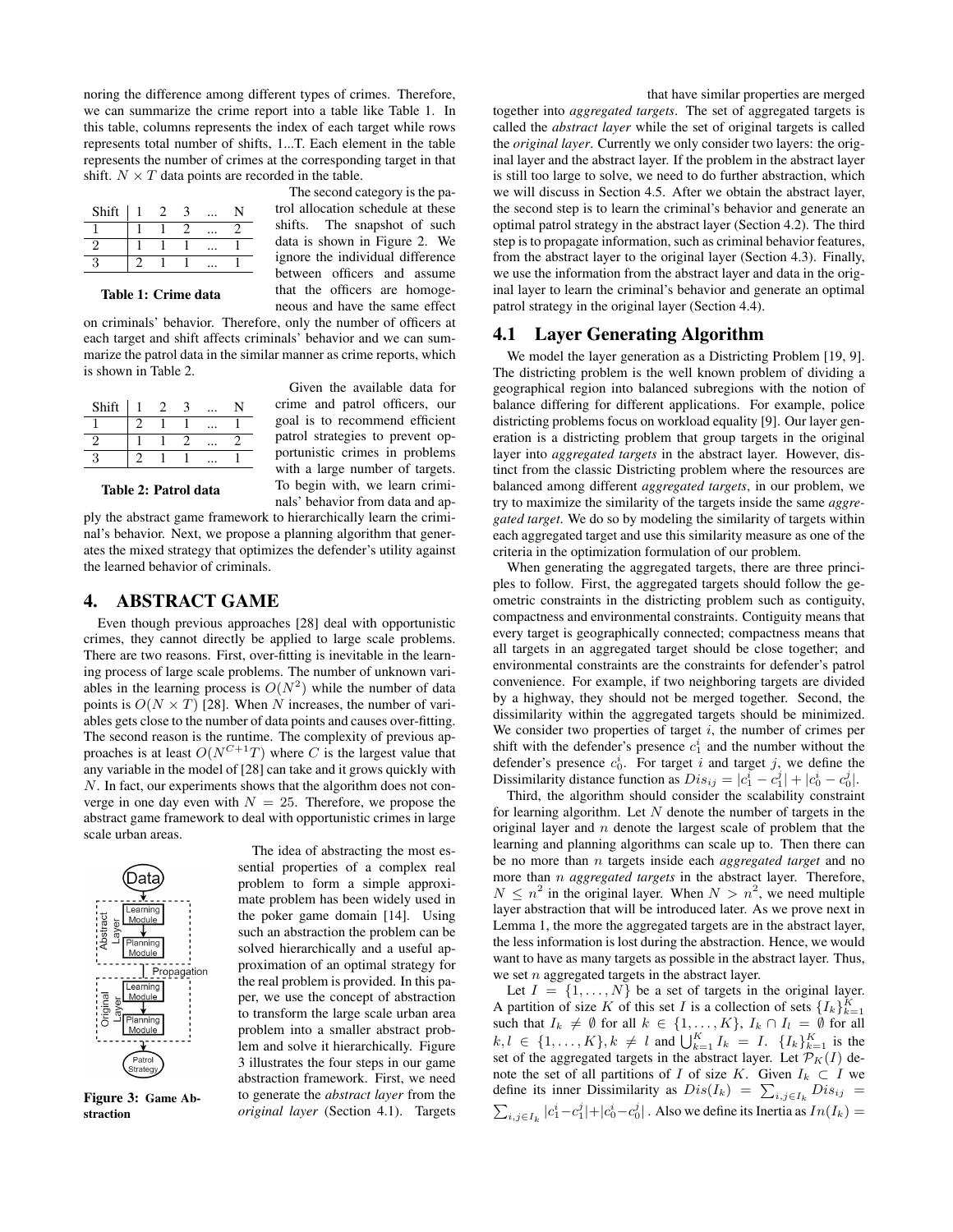$\min_j \sum_{i \in I_k} d_{ij}$ , with  $d_{ij}$  denoting the physical distance between the geometric centers of targets  $i, j$ . In our districting process we want to find a partition which achieves both low inner Dissimilarity and Inertia over all elements of the partition. Given  $\alpha > 0$  as a normalization parameter, we define the information loss function  $L_I(K)$  as the lowest cost with a partition of size K, mathematically  $L_I(K) = \min_{\{I_k\}_{k=1}^K \in \mathcal{P}_K(I)} \sum_{k=1}^K \alpha In(I_k) + Dis(I_k).$ 

LEMMA 1. *The information loss decreases with* K*, that is*  $L_I(K + 1) \leq L_I(K)$ .

The proof of Lemma 1 is in the appendix  $(http://bit.ly/$ 1ND8liH) . Based on these three principles, we propose a mixed integer linear program (MILP) to solve the districting problem. We apply an extension of the capacitated  $K$ -median problem with  $K = n$ . While the capacitated K-median problem [24] satisfies the scalability constraint by setting a maximum capacity for each aggregated target, it cannot handle the geometric constraints such as contiguity. A counterexample is shown in the appendix. In this paper, we handle the geometric constraints by considering the inertia of each aggregated target as part of the information loss function.

$$
\begin{aligned}\n\min_{x,y,z} & \alpha \sum_{i,j} d_{ij} y_{ij} + \sum_{ik} z_{ik} \\
s.t. & \sum_j y_{ij} = 1 & \forall i \in I \\
y_{ij} \le x_j & \forall i, j \in I \\
\sum_j x_j = n & \sum_j y_{ij} \le n & \forall j \in I \quad (1) \\
z_{ik} \ge Dis_{ik} (y_{ij} + y_{kj} - 1) & \forall i, k, j \in I \\
z_{ik} \ge 0 & \forall i, k \in I \\
y_{ij} + y_{kj} \le 1 & \forall j \in I \\
y_{ij}, x_j \in \{0, 1\} & \forall i, j \in I\n\end{aligned}
$$

 $x_j$  is a binary variable. It is 1 if the target j is the center of an aggregated target and 0 otherwise. The variable  $y_{ij}$  takes the value 1 when the target  $i$  is allocated to the aggregated target centered in j and 0 otherwise. The variable  $z_{ik}$  is a continuous non-negative variable that takes the value  $Dis_{ik}$  when target i and target k are allocated to the same aggregated target, otherwise  $z_{ik}$  is 0. The objective function is the weighted sum of inertia and dissimilarity.  $\alpha$ represents the trade-off between geometric shape and the similarity within each aggregated target.

The first set of constraints ensures that every target is allocated to an aggregated target. The second set of constraints ensures that the center of an aggregated target belongs to this aggregated target. The third expression states that there are  $n$  aggregated targets. The fourth set of inequalities ensures the size of every aggregated target to be no greater than  $n$ . The fifth and sixth constraint ensures that  $z_{ik}$  will take the value  $Dis_{ik}$  when target i and target k are allocated to the same aggregated target, otherwise  $z_{ik}$  will be 0. The seventh constraint is an example of environmental constraints that target  $i$  and target  $k$  cannot be in the same aggregated target.

Directly solving this MILP is NP-hard [20]. Therefore we use the heuristic constraint generation algorithm (Algorithm 1) to approximately solve the problem. The algorithm has two phases: first, the location problem is solved as a  $K$ -median problem. In the second phase, we use the constraint generation technique [7] to solve the optimization problem. The iterative constraint generation algorithm is shown as the for loop (line 2-9). To start with, all the constraints  $z_{ik} \ge Dis_{ik}(y_{ij} + y_{kj} - 1)$  for  $i, j, k$  are removed completely (denoted by the empty set  $Cuts$  in line 1), and then in each iteration of the for loop the MILP is solved (line 3) and then

#### **Algorithm 1** Constraint Generation Algorithm  $(I, K)$

1: Center ← Location\_Problem(I, K); Cuts=Ø

2: for  $i = 1, \cdots, MAX\_IT$  do

3:  $y^*, z^* \leftarrow \text{Allocation\_Phase}(\text{Center}, \text{Cuts})$ 

 $4:$ \*,  $j^*$ ,  $k^* = \text{argmin}_{i,j,k} z_{ik}^* - Dis_{ik}(y_{ij} + y_{kj} - 1)$ 

- 5: **if**  $(z_{i^*k^*}^* Dis_{i^*k^*}(y_{i^*j^*} + y_{k^*j^*} 1)) \ge 0$  then
- 6: break
- 7: else
- 8: Cuts ← Cuts ∪  $\{z_{i^*k^*} \geq Dis_{i^*k^*}(y_{i^*j^*} + y_{k^*j^*} 1)\}$
- 9: end if

10: end for

11: **return**  $\{y^*\}$ , objective\_function

we check whether any of the left out constraints are violated (line 4, 5). If yes, then the most violated constraint is added to  $Cuts$ or else the loop stops. The maximum number of iterations is limited by MAX\_IT. Constraint generation guarantees an optimal solution given large enough  $MAX\_IT$ .

#### 4.2 Abstract Layer



framework

Learning Algorithms: As noted earlier, having generated the abstract layer, the next step is learn the adversary model at the abstract layer. As stated before, the Dynamic Bayes Network (DBN) learning algorithm presented in [28] could not be used in the original layer due to scaling difficulties; however, with a sufficiently small number of targets in the abstract layer, we can now use it. To illustrate its operation, we reproduce the operation with  $N$  targets as shown in Figure 4. Three types of variables are considered in the DBN: squares in the top represent the number of defenders at aggregated target i during shift  $t$ ,  $D_{i,t}$ , squares in the bottom represent the number of crimes at aggregated target i during shift t,  $Y_{i,t}$ , while circles represents the number of criminals at aggregated target  $i$  during shift  $t$ ,  $X_{i,t}$ . As shown in Figure 4, there are

two transitions in the DBN: the criminal's transition from shift  $t$ to  $t + 1$ , which is modeled as the transition probability and the crime transition at shift  $t$ , which is modeled as the crime output probability. Mathematically, a transition probability is defined as  $P(X_{i,t+1}|D_{1,t},...,D_{N,t},X_{1,t},...,X_{N,t})$  and the crime output probability is defined as  $P(Y_{i,t}|D_{1,t},..., D_{N,t}, X_{1,t},..., X_{N,t}).$ This model uses two matrices to represent the transition probabilities, the movement matrix A which consists of all the criminal's transition probability  $P(X_{i,t+1}|D_{1,t},...,D_{N,t}, X_{1,t},...,X_{N,t})$ and the crime matrix  $B$  which consists of all the crime output probability  $P(Y_{i,t}|D_{1,t},...,D_{N,t}, X_{1,t},...,X_{N,t})$ . A and B contains  $C^N \times C^N \times C^N$  unknown parameters.

Given available data about  $D_{i,t}$  (patrol schedule),  $Y_{i,t}$  (crime report), this model applies the Expectation Maximization algorithm to learn A and B while estimating  $X_{i,t}$ . The detail of this learning model is present in [28]. The novelty in this paper is propagating adversary behavior parameters  $(A \text{ and } B)$  from the abstract layer to the original layer, which we discuss in Section 4.3; but we do that, we discuss planning in the abstract layer.

Planning Algorithms: In this paper, we focus on planning with mixed strategies for the defender rather than the pure strategy plans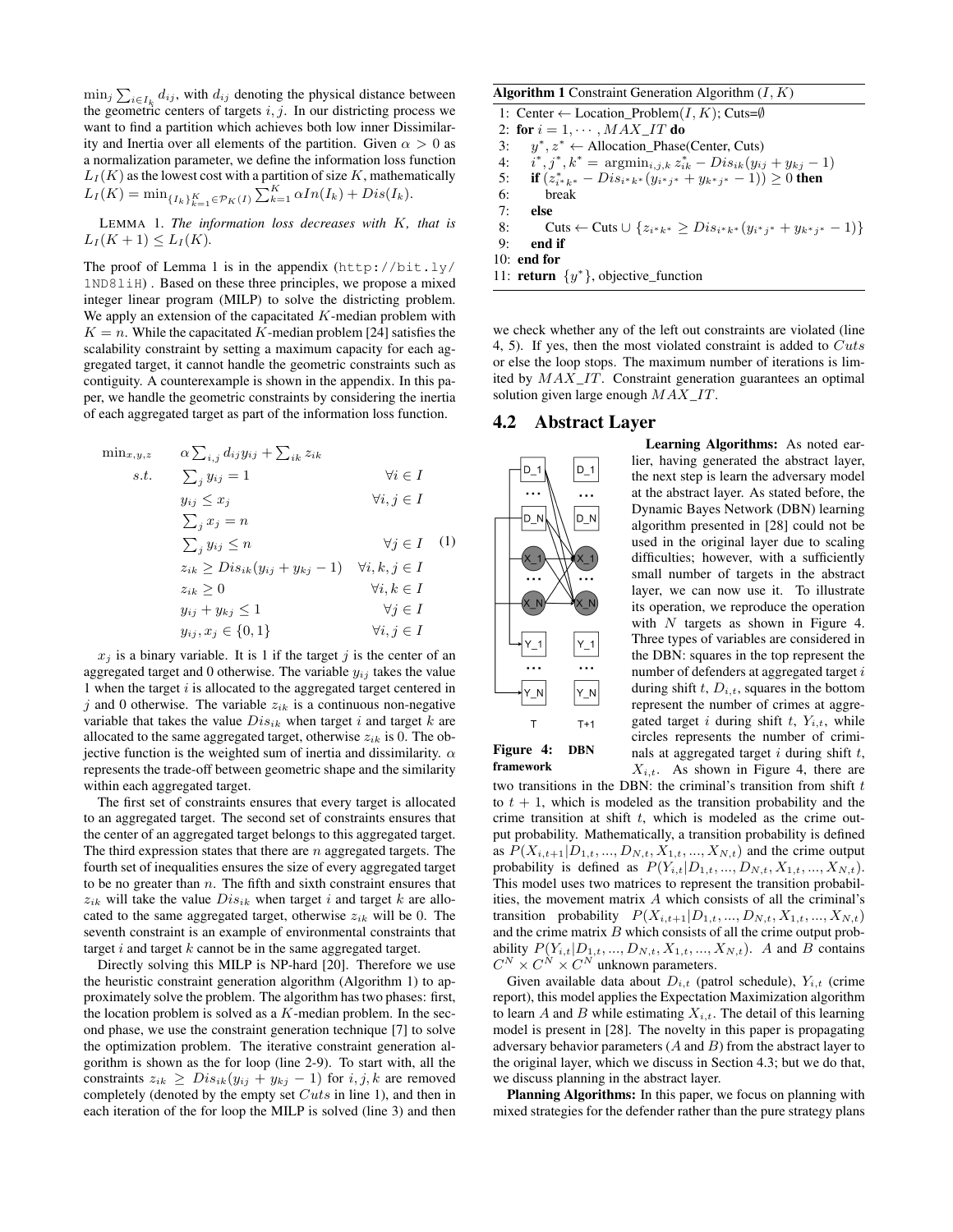from previous work [28]. This change in focus is based on two key reasons. First, this change essentially broadens the scope of the defender's strategies; if pure strategies are superior our new algorithm will settle on those (but it tends to result in mixed strategies). Second, previous work [28] on planning with pure strategies depended on repeatedly cycling through the following steps: planning multiple shifts of police allocation for a finite horizon, followed by updating of the model with data. This approach critically depended on the model getting updated periodically in deployment. Such periodic updating was not always easy to ensure. Thus, within any one cycle, the algorithm in [28] led to a single pure strategy (single police allocation) being repeated over the finite horizon in real-world tests as it tried to act based on the model learned from past data; such repetition was due to a lack of updating of the criminal model with data, and in the real-world, the criminals would be able to exploit such repetition. Instead, here we plan for a mixed strategy. We assume that the model updates may not occur frequently and as a result we plan for a steady state.

We model the planning procedure as an optimization problem where our objective is to maximize the defender's utility per shift. After the defenders' (mixed) strategy is deployed for a long time, criminals receive perfect information of the strategy and their (probabilistic) reaction will not change over time. As a result, the criminals' distribution becomes stationary and this is called criminals' stationary state. In our case, ergodicity guarantees unique stationary state (see appendix). Our planning algorithm assumes criminals' stationary state when maximizing the defender's utility. We define defender's utility as the negation of the number of crimes. Therefore, the objective is to minimize the number of crimes that happen per shift in the stationary state. Let's define  $I = \{i\}$  as the set of aggregated targets,  $D$  as the total number of defenders that are available for allocation;  $d_I = \{d_i\}$  as the set of defender's allocation at target set I,  $x_I = \{x_i\}$  as the set of criminal's stationary distribution at target set I with respect to defender's strategy  $d_I$ and  $y_I = \{y_i\}$  as the set of expected number of crimes at target I. Note that C is the largest value that the variables  $D_i$ ,  $X_i$  and  $Y_i$ can take. The optimization problem can be formed as follows:

minimize 
$$
\sum_{i \in I} y_i
$$
  
\nsubject to  $0 \le x_i \le C, i \in I$ ,  
\n $0 \le d_i \le C, i \in I$ ,  
\n $\sum_{i \in I} d_i \le D$ ,  
\n $y_i = \sum_{Y_{i,t}} Y_{i,t}$ .  
\n $P(Y_{i,t} | d_1, ..., d_N, x_1, ..., x_N), i \in I$ ,  
\n $x_i = \sum_{X_{i,t+1}} X_{i,t+1}$ .  
\n $P(X_{i,t+1} | d_1, ..., d_N, x_1, ..., x_N), i \in I$ .

In this optimization problem, we are trying to minimize the total number of crimes occurring in one shift while satisfying five sets of constraints. The first two constraints ensure the defender and criminal's distribution are non-negative and no more than an upper bound C. The third constraint represents the constraint that the number of deployed defender resources cannot be more than the available defender resources. The fourth constraint is the crime constraint. It sets  $y_i$  to be the expected number of crime at target  $i$ . The last constraint is the stationary constraint, which means that the criminals' distribution is not changing from shift to shift with respect to the patrol strategy  $d_I$ . The transitions are calculated by movement matrix  $A$  and crime matrix  $B$ . The details of the crime and stationary constraint are shown in the appendix.

### 4.3 Propagation of learned criminal model

In the previous section, we generate the patrol allocation for the aggregated targets in the abstract layer. In order to provide patrolling instructions for the original layer, we propagate the learned criminal model in the abstract layer to the original layer. We need to address two cases: when there is no detailed patrol data and when there is. In particular, we have found that some police departments record the location of police patrols in detail at the level of targets in the original layer, but many others specifically only keep approximate information and do not record details (even if they record all crime locations in detail); thus leading to the two cases. We start by describing the case with sufficient patrol data in the original layer.

Direct learning (sufficient data): When there is detailed patrol data in the original layer and nothing is approximated away, we know the numbers of police at each target in the original layer at each shift. Then, we can directly learn  $A$  and  $B$  in this DBN. The learning algorithm is same as that applied in the abstract layer. The data used in the algorithm is the crime report and patrol schedule inside each *aggregated target*. While we directly learn A and B, computation of the patrol strategy at the abstract layer affects the patrol strategy in the detailed layer as discussed in Section 4.4.

Parameter Propagation (limited data): If the patrol data in the original layer is limited, the DBN model that we learned in the original layer will be inaccurate if we still apply the same learning algorithm as the abstract layer to learn matrices A and B. One remedy is to provide addition criminal information to the original layer from the abstract layer to help the process of learning criminal model in the original layer. However, in the abstract layer, movement matrix  $A$  and crime matrix  $B$  represent the criminal's behavior in aggregated targets. It cannot directly describe the criminal's behavior in the targets in the original layer. Therefore, we propose a human behavior based model of extracting behavior parameters from  $A$  and  $B$  in the abstract layer. Then we set these behavior parameters of an aggregated target as the behavior parameters for the targets contained within this aggregated target in the original layer.

*Parameter extraction:* We introduce the process of using a human behavior model to extract the behavior parameters from A and B. The basic assumption of a human behavior model is that the criminal follows certain patterns when moving from shift to shift. Specifically, the criminals follow the movement by the well established Quantal Response (QR). In the learning algorithm [28], one simplification made was breaking down the criminals' transition probabilities into marginal probability  $P(X_{i,t+1}|D_{i,t}, X_{i,t})$ which represents the movement of a criminal from target  $i$  to target  $j$ . Based on the Quantal Response model, we approximate this movement using the following equation:  $P(X_{i,t+1} = 1)$  $e^{Att}$ j  $\frac{e^{i\alpha t}y}{\sum_{n\in\mathbb{N}}e^{Attn}}$  where  $Att_n$  is the attractiveness property of target  $n<sup>n</sup>$ . In the DBN, the movement depends not only on the attractiveness, but also on the allocation of defenders and criminals at previous shift. Therefore, we formulate  $\hat{P}(X_{j,t+1} = 1 | D_{i,t}, X_{i,t})$ as  $(\lambda_i, \mu_i \geq 0)$ :

$$
\begin{cases} \frac{e^{Att_j}}{\sum_{n\in N} e^{Attn}} \cdot e^{\lambda_i X_{i,t} + \mu_i D_{i,t}}, & \text{if } i \neq j\\ \frac{e^{Att_j}}{\sum_{n\in N} e^{Attn}} \cdot e^{\lambda_i X_{i,t} - \mu_i D_{i,t}}, & \text{otherwise} \end{cases}
$$
 (3)

The reason for the above effect of defender is that the defender at target i disperses criminals to other targets. However,  $\lambda$ ,  $\mu$  and Att are not known and we need to learn them from data. Our approach to compute  $\lambda$ ,  $\mu$  and Att is to find their values that minimize the  $L_1$  distance between  $P(X_{j,t+1} = 1|D_{i,t}, X_{i,t})$  and the learned marginal probability  $P(X_{j,t+1} = 1 | D_{i,t}, X_{i,t})$ . We can formulate this problem as the following optimization: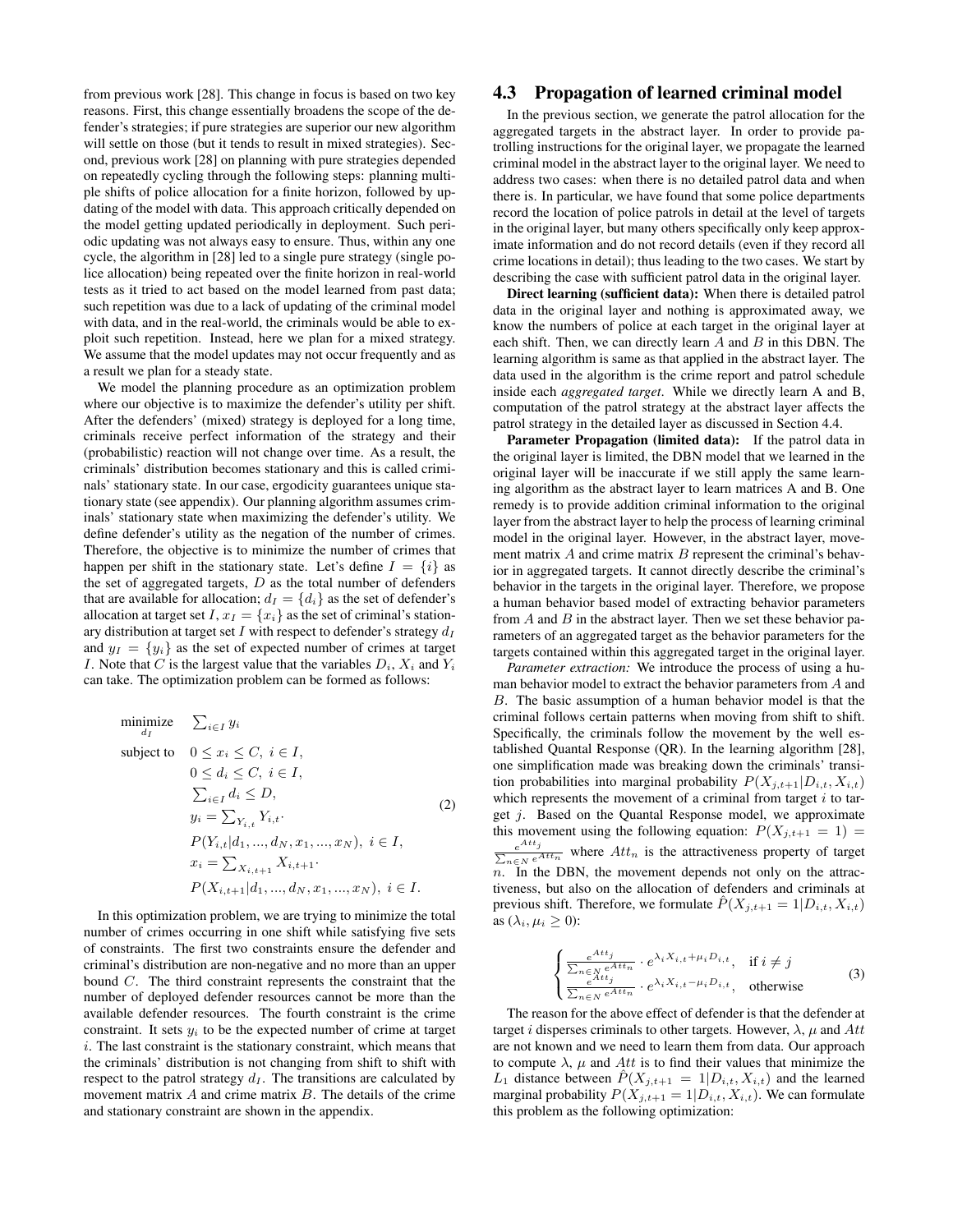$\min_{Att, \lambda, \mu} \sum_{i, j, D_{i,t}, X_{i,t}}$   $||P(X_{j,t+1} = 1|D_{i,t}, X_{i,t}) \hat{P}(X_{j,t+1} = 1|D_{i,t}, X_{i,t})$ || subject to  $\mu_i > 0, \lambda_i > 0, i = 1, ..., N$ 

The constraints represent the positive effect of number of criminals on the transition probability and more defenders lead to faster dispersion of criminals.  $\lambda$ ,  $\mu$  and Att are the behavior parameters that we propagate to original layer.

Since  $\lambda$  and  $\mu$  represent the influence of the number of criminals and number of defenders on the criminals' movement in the aggregated target, it is reasonable to assume that the criminals' movement in the targets that belong to the aggregated target inherit these parameters. In other words, this means that the influence of the number of criminals and defenders is the same within the aggregated target. At the same time,  $Att$  measures the availability of the crime opportunities. Therefore, within one aggregated target, the attractiveness is distributed among the targets proportional to the total number of crimes in each target. For example, if the attractiveness of an aggregated target I (made up of  $I_1$  and  $I_2$ ) is 0.6, the total number of crimes at target  $I_1$  is 80 while that at target  $I_2$  is 40, then the attractiveness of  $A_1$  is 0.4 while that of  $A_2$  is 0.2.  $\lambda$ ,  $\mu$  and Att for each target are the behavior parameters that will be used in crime and stationary constraints in the planning algorithm.

### 4.4 Computing Strategy in the Original Layer

In the previous section, we generated the adversary behavior parameters in the original layer. In order to provide patrolling instructions for the original layer, we utilize the strategy in the abstract layer to assign resources in the original layer. Then, combined with the propagated adversary behavior parameters we generate the strategy at the original layer.

Resource Allocation: In the abstract layer, the optimal strategy recommends the number of resources allocated to each *aggregated target*. We use this recommendation as a constraint on the number of resources in planning within the *aggregated targets* at the original layer. For example, the abstract layer may provide 0.8 as the allocation to an aggregated target say  $X$ ; then we plan patrols in  $X$ in the original layer using 0.8 as the total number of resources.

Next, in the original layer, we treat each *aggregated target* in the abstract layer as an independent DBN as shown in Figure 4. The same algorithm for generating a mixed strategy in the abstract layer can be applied in each of the independent DBNs. The optimization problem is the same as Equation 2.  $D$  is the total number of resources allocated to these aggregated targets (e.g., 0.8 to target X).

In addition, the formulations of crime and stationary constraints required in the computation of the mixed strategy are different for the scenario with sufficient and limited data. For the scenario with sufficient data these constraints are formulated using the parameters  $A$  and  $B$  of the DBN that is learned in this original layer. For the scenario with limited data the propagated values of  $\lambda, \mu$  and Att are used to estimate the the  $A$  and  $B$  parameters for the DBN representation of the adversary behavior in the original layer. The estimation is the inversion of parameter extraction, and it happens in the original layer. For example, we use Equation 3 to estimate the parameters using  $\lambda$ ,  $\mu$  and Att. The details are presented in the appendix. Then, these reconstructed  $A$  and  $B$  are used to formulate the crime and stationary constraints.

### 4.5 Extended Abstract Game

When  $n^2 < N$ , we can use two layers of abstraction to solve the problem. However, when the real problem has  $N > n^2$  targets, even two layered abstraction does not suffice since there must be a layer in the game with more than  $n$  targets. Therefore, we propose the multiple layer framework to handle problems with an arbitrarily large number of targets. This framework is an extension of the two layer abstract game. We apply an iterative four step process. As a first step, we need to decide the number of layers as well as the districting of targets for each of the layers. Considering the scalability constraints (recall that there cannot be more than  $n$  targets within each aggregated target), the number of layers is  $M = \log_n N + 1$ . We denote the original layer as Layer 1 and the layer directly generated from Layer m as layer  $m + 1$ . In this notation, the topmost abstract layer is Layer  $M$ . The second step is learning criminals behavior in the top layer. The third step is to generate a patrol strategy at this layer. The fourth step is to propagate parameters to the next layer. We keep executing steps two to four for each layer until we reach the original layer. At each layer, we decide whether to do parameter propagation based on the availability of the patrol data. If we have sufficient patrol data at layer  $m$ , we do direct learning at layer  $m$ . Otherwise, we do parameter propagation from layer  $m + 1$  to layer m.

We propose three different layer generation algorithms. The first algorithm is the direct algorithm. For example, if  $N = 50$  and  $n = 5$ . Then, there should be  $M = 3$  layers. For layer 1, there will be 50 targets. For layer 2, the number of targets could be any integer between 10 to 25. For layer 3, the number of targets can be 2 to 5. The direct learning tries all the combinations of three layers and runs the MILP for each combination to generate the optimal segmentation. It calls the MILP in Section 4.1 for  $O(N^M \cdot M)$ times; the second algorithm is a dynamic programming approach that ensures the solution is globally optimal. The MILP is called  $O(N^2 \cdot M)$  times; the third algorithm is the greedy algorithm that sets the number of targets to be maximum, which for the mth layer is  $n^{M+1-m}$ . The number of calls is M while the solution is not necessarily optimal. Details are in the appendix.

### 5. REAL WORLD VALIDATION



Figure 5: Campus map 1 Figure 6: Campus map 2

We use two sets of real world data to validate the game abstraction framework. In the first case we use the data from the University of Southern California (USC) campus that is provided by [28]. We thank the authors for providing three years (2012-2014) of crime report and patrol schedule from the USC campus. The number of total crime events is on the order of  $10^2$ . [28] reports that the campus patrol area (USC campus and its surroundings) is divided into five patrol areas, which are shown in Fig 5. In order to make the patrols more efficient, the police officers wish to further divide the whole campus into 25 patrol areas and get patrol recommendations on these 25 patrol areas. There are two tasks for us, (a) starting from city blocks (there are 298 city blocks and they form the basis of the USC map), create 25 separate "targets", as in our layer generation problem; (b) generate an optimal patrol strategy for these 25 targets. The creation of 25 targets is also a districting problem and the technique in Section 4.1 can be directly applied. The 25 targets generated by the districting algorithm is shown in Figure 6.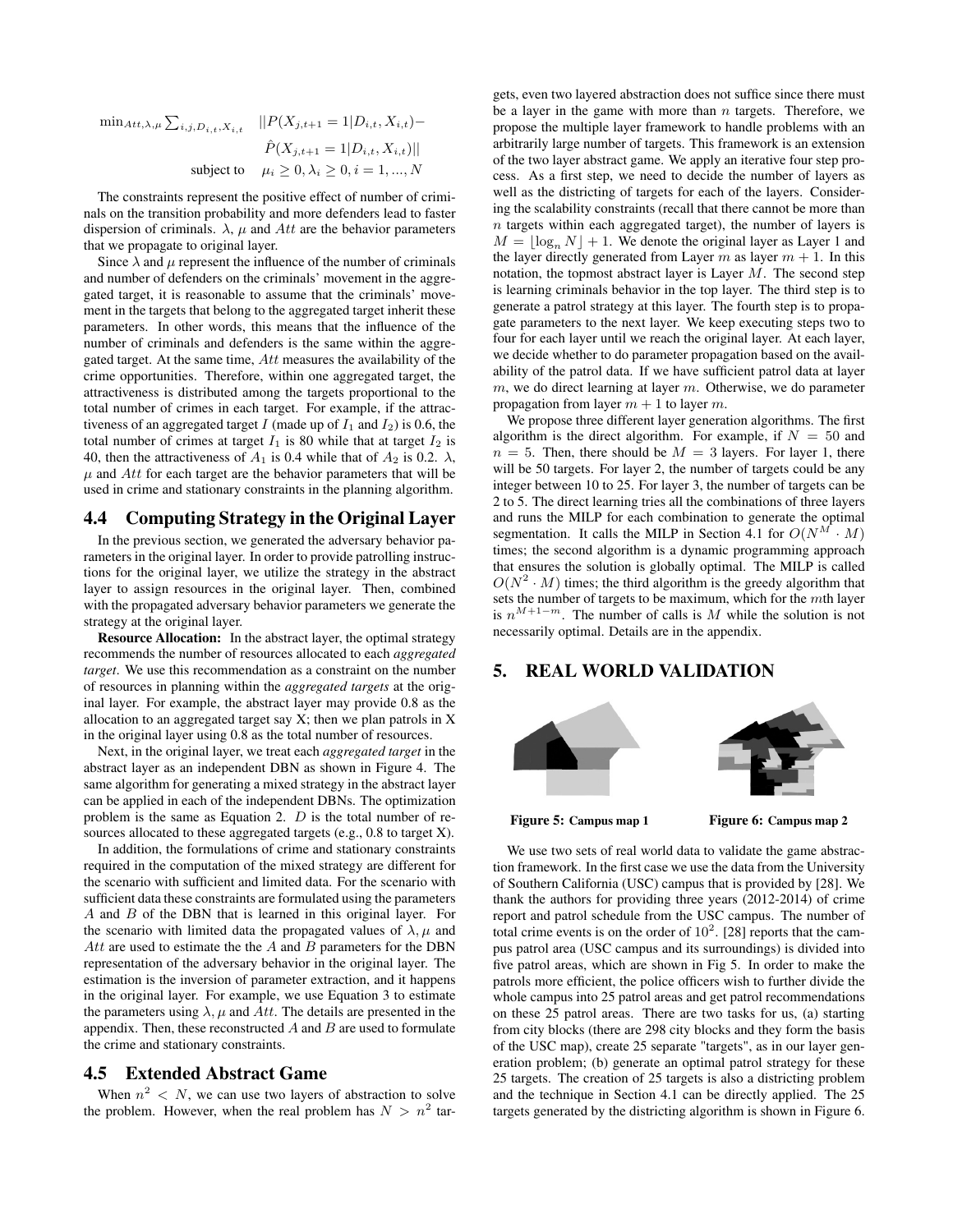We treat these 25 targets as the original layer.  $n$  is set to be 5 as the runtime of learning and planning algorithm with  $n = 5$  is reasonably small. So then we use two layer game abstraction to solve this problem with 25 targets. The abstract layer is the five patrol areas in Fig 5. This is because of the center area (the darkest area) is the campus itself and is separated from its environment by fences and gates. These environmental constraints cause our layer generation to automatically create the area into 5 targets as shown in Figure 5. Additionally, police only record their presence in the five areas, and thus, we do not have detailed police presence data; as a result, we use our behavior learning to propagate parameters from the abstract layer to the original layer.



In the second case, we use data about crime and detailed police patrol locations in Nashville, TN, USA. The data covers a total area of 526 sq. miles. Only burglaries (burglary/breaking and entering) have been considered for the analysis. Burglary is the chosen crime type as it is a major portion of all property crimes and is well distributed throughout the county. Data for 10 months in 2009 is used. The number of total crime events is on the order of  $10^3$ . Observations that lacked coordinates were

#### Figure 7: City map

geocoded from their addresses. Police presence is calculated from GPS dispatches made by police patrol vehicles. Each dispatch consists of a unique vehicle identifier, a timestamp and the exact location of the vehicle at that point in time. We divide the whole city into  $N = 900$  targets as shown in Figure 7. Since *n* is 5, the number of layers we need is  $M = \lfloor \log_5 900 \rfloor + 1 = 5$ . We use the multiple layer abstraction framework to solve this problem.

### 6. EXPERIMENTAL RESULTS

Experiment setup. We use MATLAB to solve our optimization problems. There are two threads of experiments, one on the USC campus problem and the other on Nashville, TN problem. To avoid leaking confidential information of police departments, all crime numbers shown in the results are normalized. The experiments were run on a machine with 2.4 GHz and 16 GB RAM.

Game Abstraction Framework: Our first experiment is on comparing the performance of our game abstraction framework with the DBN framework proposed in [28] for large scale problems. Since the DBN framework cannot even scale to problems with 25 targets, in this experiment we run on problems with subsets containing N targets ( $5 \leq N < 25$ ) out of these 25 targets in the USC campus. As shown in Figure 8, we compare the runtime of these two frameworks. The x-axis in Fig. 8 is the number of targets  $N$  in the problem. For each  $N$ , we try ten different subsets and the average runtime is reported. The y-axis indicates the runtime in seconds. The cut-off time is 3600s. As can be seen in Figure 8, the runtime of the DBN framework grows exponentially with the scale of the problem and cannot finish in an hour when  $N = 20$ . At the same time, the runtime of the game abstraction framework grows linearly with the scale of the problem. It takes less than 5 minutes to solve the problems with  $N = 20$ . This indicates that the DBN framework fails to scale up to large scale problems while the game abstraction framework can handle many more targets.

In Figure 9 we compare the *prediction accuracy* of these two different frameworks. We divide the 36 months' data sets into two parts, the first 35 months' data is used for learning while we predict the crime distribution for the last month and compare it with the real crime data in that month. For every target and every shift, we measure the *prediction accuracy* as the predicted probability of the

number of crimes reported in the data for that target and shift. For example, for target i and shift t, our prediction is that there is  $30\%$ probability that no crime occurs and 70% that one crime occurs while in the data there is one crime at target  $i$  in shift  $t$ . Then, the prediction accuracy for target i for shift t is 0.7. The reported accuracy is the average accuracy over all targets and all shifts over all ten different subsets. The higher the accuracy, the better our prediction. As can be seen in Figure 9, the game abstraction framework achieves similar prediction accuracy compared to the DBN algorithms given any number of targets in the problem. This indicates that even through information may be lost during the abstraction, the game abstraction framework captures important features of the criminal and performs as well as the exact DBN framework while running 100 of times faster.

Layer Generation Algorithm: Next, we use the data from the city to evaluate the performance of our layer generation algorithms. Again, we run the layer generation algorithms on problems with subsets containing N targets ( $N \leq 900$ ) out of the 900 targets in the city map. For each N, we try ten different subsets and report the average value except when  $N = 900$  for which only one subset is possible. Figure 10 compares the runtime of different layer generation algorithms in log format. Three different algorithms are compared, the direct algorithm (Direct) that traverses all possible layer combinations; the dynamic programming algorithm (DP) and the greedy algorithm (Greedy). The x-axis in Fig. 10 is the number of targets N. For  $N = 25$ , two layers are needed; for  $N = 50$ , three layers are needed; for  $N = 200$ , four layers are needed and for  $N = 900$ , five layers are needed. The y-axis is the runtime of different algorithms in seconds. The cut-off time is set at 36000s. When  $N = 25$ , the runtime of these three algorithms are the same because the layer generation is unique. The number of targets in layer 2 is 5. When  $N = 50$ , the runtime of the direct algorithm is the same as that of the DP algorithm while the runtime of the greedy algorithm is significantly lower. When  $N = 200$ , the direct algorithm cannot finish in 10 hours; the DP algorithm takes around five hours while greedy algorithm finishes in less than 10 minutes. When  $N = 900$ , both direct learning and DP are cut off while the runtime for greedy is less than 15 minutes. This validates our theoretical result that the runtime of direct algorithm grows exponentially with the scale of the problem, that of DP grows polynomially and that of greedy algorithm grows linearly with the number of layers. Since both direct and DP algorithm cannot scale up to the problem with  $N = 900$ , we use the greedy algorithm as the layer generation algorithm in the city problem.

In Figure 11, we compare the information loss of different layer generation algorithms. The information loss is defined as the objective in Equation 1. As can be seen in Fig. 11, the information loss of DP is the same as that of direct learning in any situations. This is because DP ensures a globally optimal solution. At the same time, the information loss of the greedy algorithm is higher than that of the DP algorithm but no more than 15% higher. This indicates that while greedy algorithm cannot ensure global optimal information loss, it can reach a good approximation in reasonable runtime.

Learning: Third, we evaluate the performance of our learning algorithm. Game abstraction is used for both problems and we evaluate the predictions in the original layer. The result shown in Figure 12 and Figure 13 compares the prediction accuracy of different algorithms in USC campus and the city problem respectively. Three different algorithms are compared: (1) the Random approach, in which the probabilities of each situation are the same (Random), (2) game abstraction with direct learning for both the abstract and original layer (DL) and (3) game abstraction with parameter propagation in the original layer (PP). We divide the whole data sets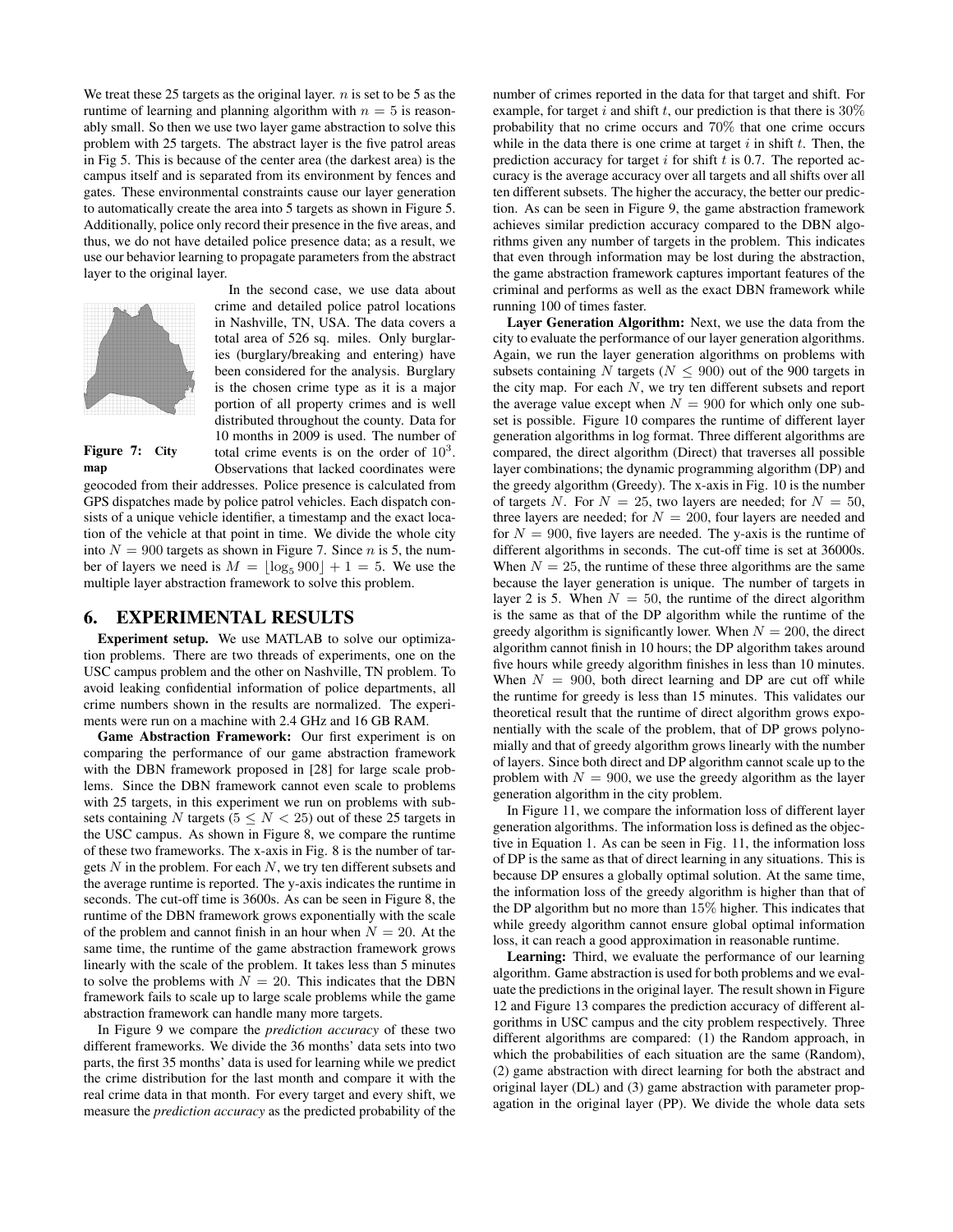

into four equal parts. For each part, the first 90% of data is used for training while we test on the last 10% of data. The x-axis in Fig. 12 and 13 is the index of the part of data that we evaluate on. y-axis indicates the prediction accuracy on the test set. As can be seen in both figures, the accuracy of both game abstraction based approaches are higher than that of the baseline random algorithm in all the test sets. This indicates that game abstraction models help improve the prediction in large scale problems. In addition, parameter propagation at the original layer outperforms direct learning at this layer in the USC problem in Figure 12. Direct learning outperforms parameter propagation in Nashville problem in Figure 13. This is because the patrol data at the original layer in USC is limited. That is, only the aggregate number of police resources over several targets is available while the resources at each target remain unknown. Parameter propagation is better at handling limited patrol data. However, the patrol data is adequate in the city problem and direct learning is a better fit in such situations. Therefore, in the planning section, we use parameter propagation as the learning algorithm in the USC and direct learning as the learning algorithm in Nashville.

Planning: Next, we evaluate the performance of our planning algorithm in both the problems. Figure 14 and 15 compare strategies generated using the game abstraction framework with the actual deployed allocation strategy generated by the domain experts. Three



Figure 16: Runtime

different scenarios are compared: the real number of crimes, shown as Real; the expected number of crimes with manually generated strategies and learned adversary model with game abstraction, shown as Real-E and the expected number of crimes with the optimal strategy computed using game abstraction, shown as Optimal. As shown in Figure 14 and 15, the expected number of crime with manually generated strategy is close to the real number of crimes, which indicates game abstraction model captures the feature of criminals and provide good estimation of the real



number of crimes. In addition, strategy generated using the game abstraction is projected to outperform the manually generated strategy significantly. This shows the effectiveness of our proposed patrol strategy as compared to the current patrol strategy.

Runtime: Finally, we break down the total runtime of the game abstraction framework in the city problem layer by layer and show it in Figure 16. The x-axis is the index of the layer, which goes from the original layer (Layer 1) to the top layer (Layer 5). The yaxis is the total runtime of the propagation, learning and planning algorithm in that layer. As can be seen, the runtime increases as the layer index decreases except for Layer 1. This is because in greedy layer generation, for the fifth layer the number of targets is 5, and for the fourth layer it is  $5^2$ , for third layer it is  $5^3$ , for the second layer it is  $5<sup>4</sup>$  but for the first layer it is only 900. Therefore, the number of targets within each *aggregated target* in layer two is less than  $3 < n = 5$ . Therefore, the runtime in layer 1 is faster. However, the total runtime of the whole process is less than an hour in each data set. Therefore, the game abstraction framework can be extended to large scale problems with reasonable runtime performance.

# 7. CONCLUSIONS

This paper introduces a novel game abstraction framework to learn and plan against opportunistic criminals in large-scale urban areas. First, we model the layer-generating process as a districting problem and propose a MILP based technique to solve the problem. Next, we propose a planning algorithm that outputs randomized strategies. Finally, we use a heuristic propagation model to handle the problem with limited data. Experiments with real data in two urban settings shows that our framework can handle large scale urban problems that previous state-of-the-art techniques fail to scale up to. Further, our approach provides high crime prediction accuracy and the strategy generated from our framework is projected to significantly reduce crime compared to current police strategy.

### 8. ACKNOWLEDGEMENT

This research is supported by MURI grant W911NF-11-1-0332 and Vanderbilt University Discovery grant.